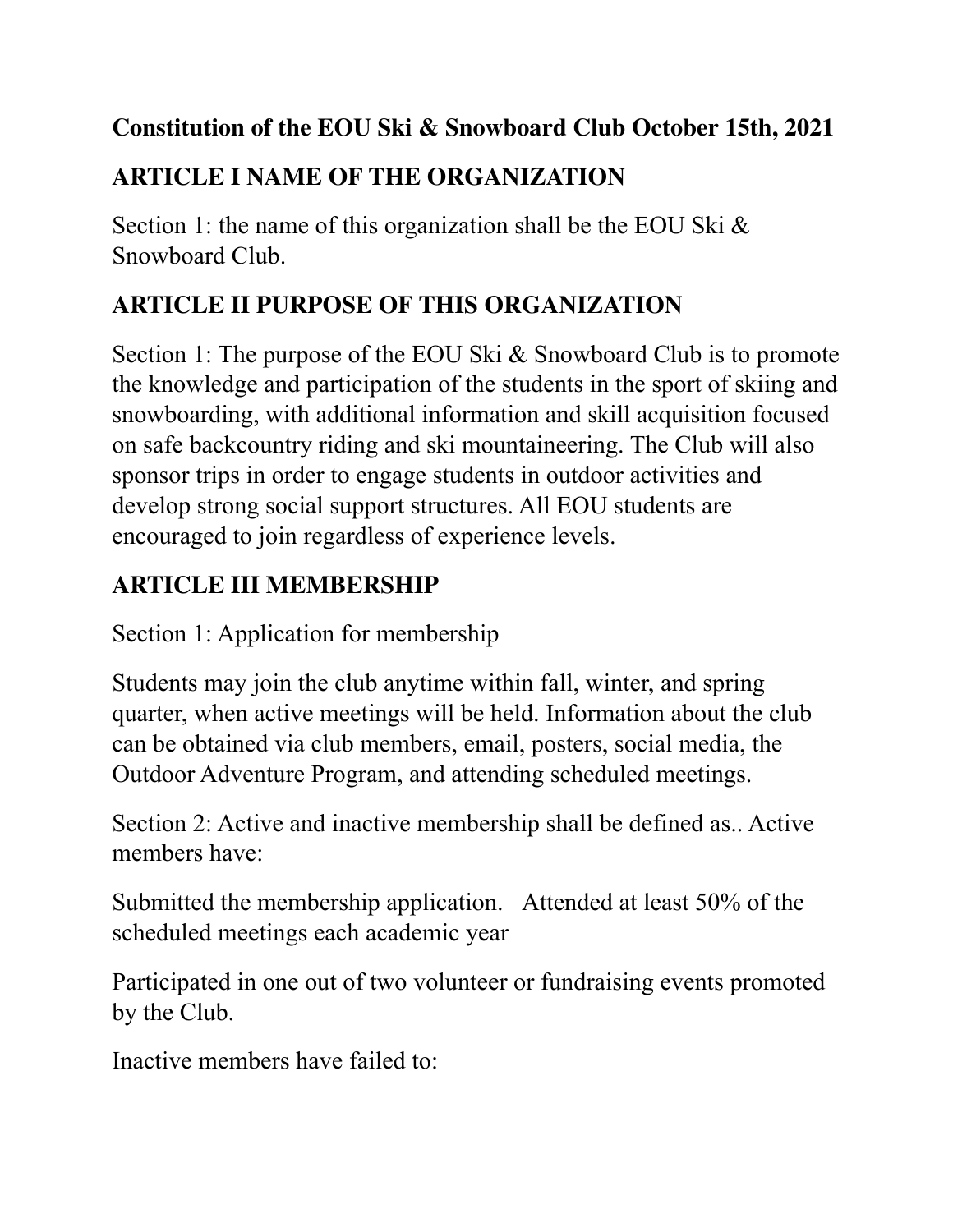Submitted the membership application. Attended at least 50% of the scheduled meetings each academic year

Participated in one out of two volunteer or fundraising events promoted by the Club

Section 3: Termination of membership shall occur if:

Members fail to attend numerous consecutive meetings and refuse to participate in activities.

Members compromise their duties as skiers and riders in a way that another member is seriously injured.

Members behave in a way that officers unanimously believe is injurious to others. This can be physical, emotional, or mental distress or injury.

### **ARTICLE IV STATEMENT OF NONDISCRIMINATION**

The practices and policies of the EOU Ski & Snowboard Club do not:

Section 1: Exclude from being hired, or otherwise discriminate against any individual with respect to her/his compensation, terms, condition, or privileges of employment, because of such individual's race, color, creed, religion, age, and sex, Disabled Veteran or Vietnam Veteran.

Section 2: Exclude or expel from membership or limit membership because of individual's race, color, creed, religion, age, sex, national origin, handicap, sexual orientation or status as a Disabled Veteran or Vietnam Era Veteran.

\*Amendment to Title XI of the Education Amendments of 1972. The Senate amendment Section 901(a) of the Education Amendments of 1972 (Public Law 92318, 86 Stat. 373), Relating to the Prohibition of sex discrimination to provide that Section 901 shall not apply to membership practices of: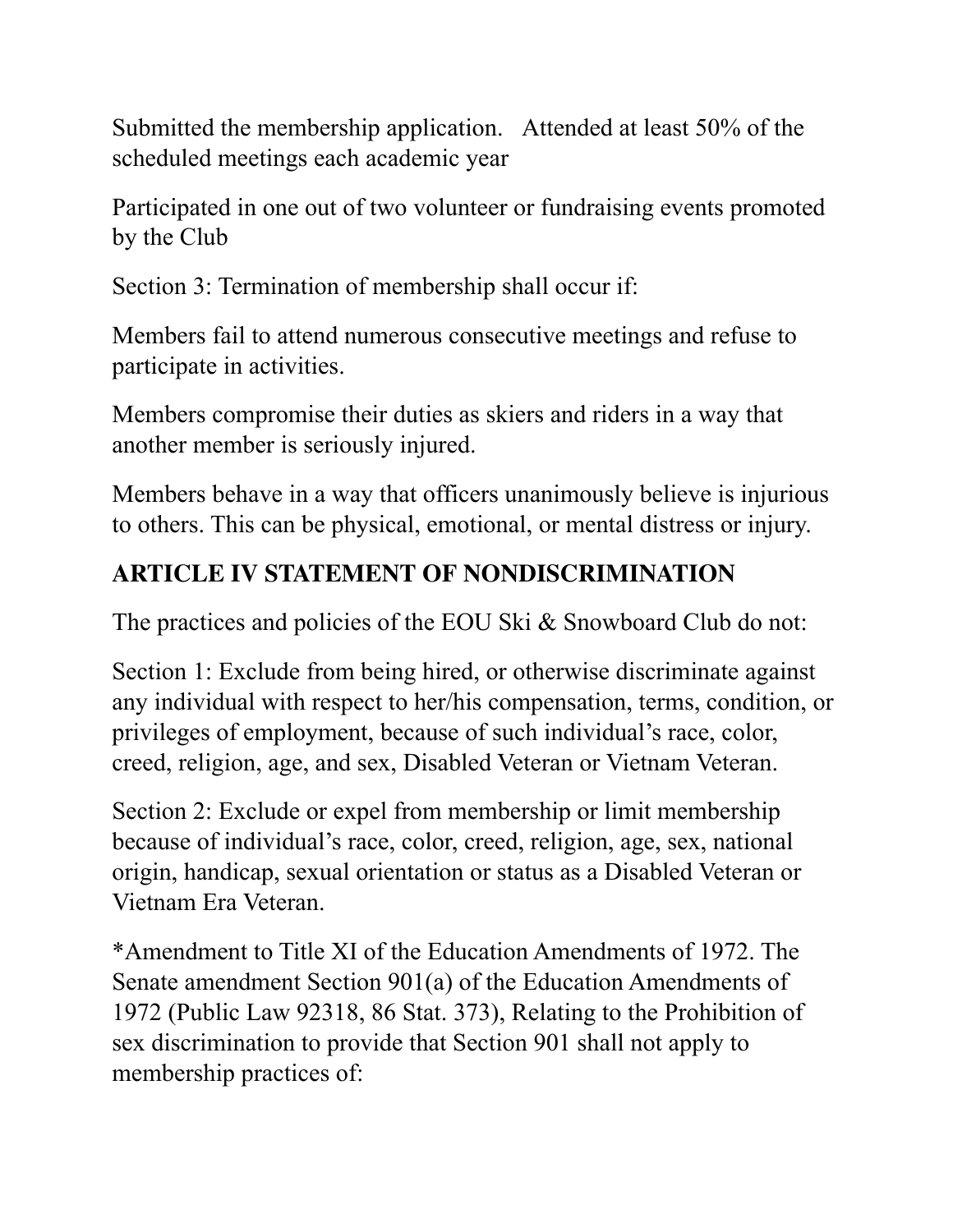1.Certain fraternities and social sororities consisting primarily of students in attendance at an institution of higher education; and

2. Voluntary youth service organizations including the YMCA, the YWCA, Girl Scouts, Campfire Girls and Boy Scouts, the membership of which traditionally has been limited to person of one sex and to persons 19 years of age or less.

#### **ARTICLE V OFFICERS OF THE ORGANIZATION**

The elected officers of this organization shall be President, Vice President, Secretary, and Treasurer.

Term of office shall be one academic year unless an officer chooses to resign

It shall be the duty of the President to:

Schedule and run regular meetings. Organize and supervise outside activities such as trips and fundraisers. Supervise and evaluate suggestions proposed by club members.

It shall be the duty of the Vice President to:

Assist the President in his or her duties. Run scheduled meetings in the absence of the President.

It shall be the duty of the Secretary to:

Assist the President in his or her duties. Take minutes during scheduled meetings. Post events/activities to social media.

It shall be the duty of the Treasurer to:

Assist the President in his or her duties. Manage club funds from fundraisers, etc. Manage the dispersal of club funds.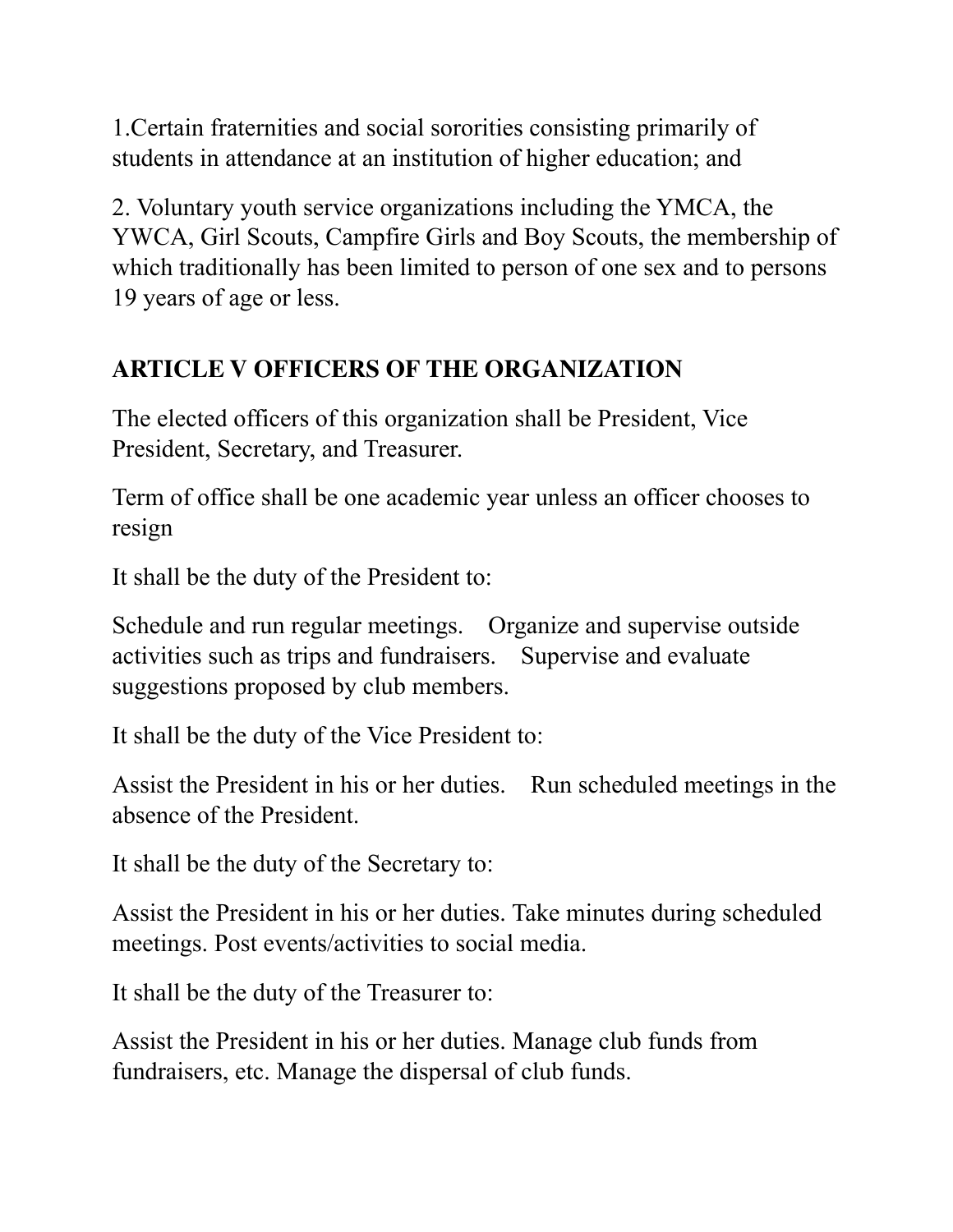Termination and Removal Procedures

An officer will be terminated of:

- 1. The officer has not performed his or her duties.
- 2. The officer has been unlawful in club management.
- 3. The officer's behavior becomes injurious to other club members and climbers.

## **ARTICLE VI ELECTIONS**

Section 1: Time of Elections. Elections for the following academic year will be held during spring term of the previous academic year.

Section 2: Elections for replacement officers will be held after the officer has stepped down.

Method of nomination, method of voting, and quorum requirements

Nominations: Officers will be nominated or may nominate themselves during the meeting the elections are held.

Eligibility to vote: Only Eastern Oregon University students are eligible to vote.

Method of Voting: Candidates will be listed for perusal of the voters. Voters will write down the names of their selections on a slip of paper and turn over the votes to the club advisor for tallying.

## **ARTICLE VII MEETINGS**

Frequency for meetings will be at least two times per term during the academic year. Notification of scheduled meetings shall be either emailed, texted, or messaged electronically to club members at least one week in advance.